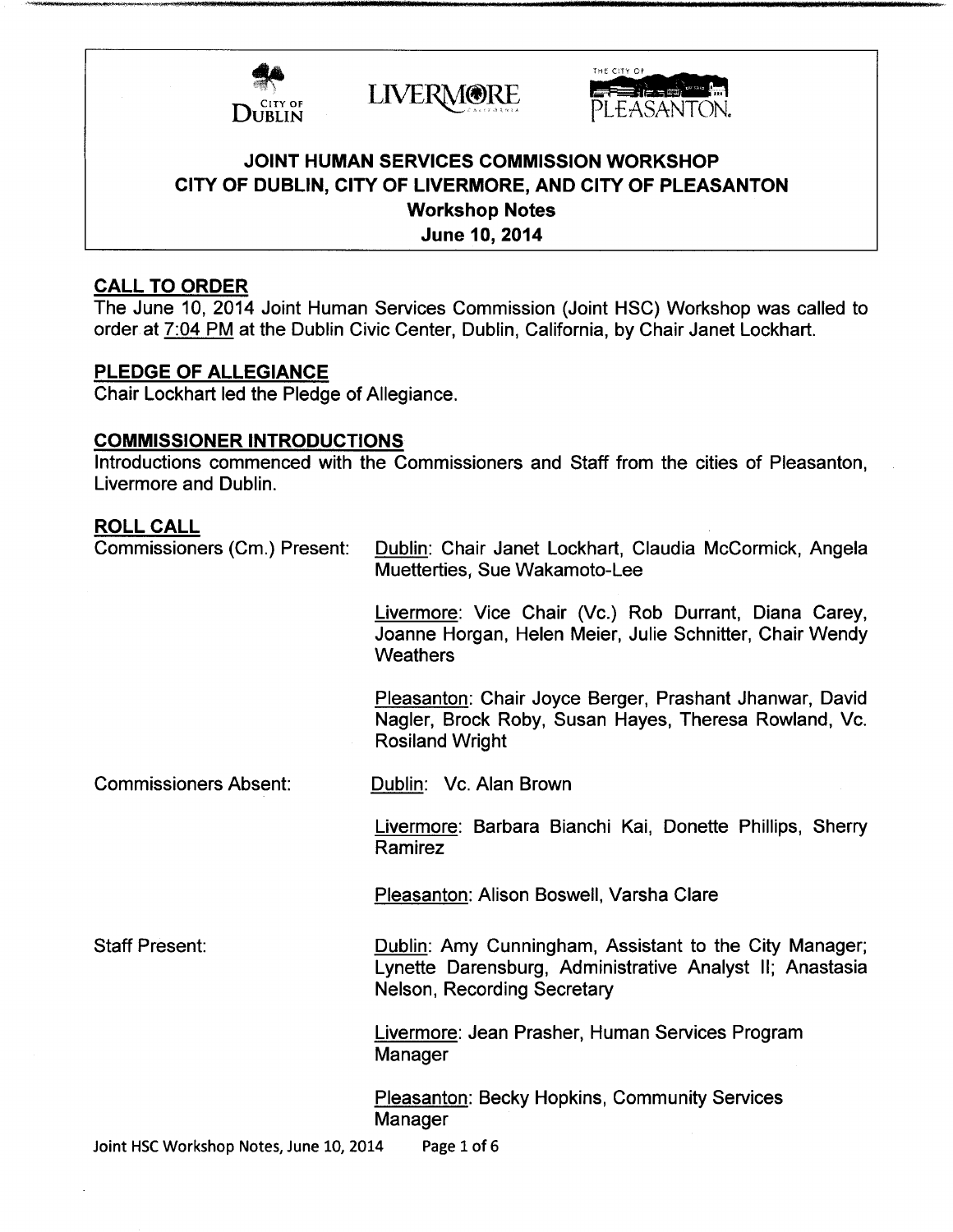### PUBLIC COMMENT

Kenny Altenburg, Branch Operation Director, of the Tri-Valley YMCA gave an update on the Y-Camp, Kids with Special Needs program. He stated that they were able to lower ratios ( <sup>8</sup> to 1) of children to licensed child care personnel because of funding from the Commissions, an impressive number in comparison with other camps. He next directed attention to the Emerald Vista Apartment Community as they are requesting more services for resident parents. With the help of grant funding through Kaiser, YMCA is looking to offer <sup>a</sup> holistic health program. He then introduced YMCA's Case Manager, Susan, who is providing valuable one-on-one counseling and case management to residents at Emerald Vista.

## AXIS COMMUNITY HEALTH — FUTURE COMMUNITY HEALTH CENTER PRESENTATION

Sue Compton, CEO, of Axis Community Health ( Axis) shared information about the community capital campaign to build a new community health center. She explained that Axis is the sole provider of primary care medical services to the uninsured and low income residing in the Tri-Valley with clinics in Pleasanton and Livermore (including mental health). They serve 14,000 people and project an estimated 20,000 by the year 2016. Their current clinic sites are bursting at the seams even with 22 exam rooms, an estimated 50 exam rooms are needed to cover anticipated growth. She explained that the next phase of the project is construction. It is estimated to start November 1, 2014 with <sup>a</sup> target opening date of August 1, 2015.

She then answered questions from the Commissioners, explaining the community capital campaign goal is \$1.7 million dollars. The current clinics will not close because the exam rooms are needed and the patients expected to use the new clinic are residents of the Tri-Valley, with 60% of the patients living in Livermore.

Ms. Hopkins introduced the M & M game. Commissioners answered a question of choice from the list provided), corresponding to the M & M color. This exercise encouraged relationship building and familiarity among Commissioners; a lively discussion ensued.

#### COMMISSIONS ROUNDTABLE

Chair Lockhart opened up the floor to each Commission to share information about recent activities and accomplishments.

Chair Weathers of Livermore related that their total grant funding of \$703,901 dollars was disbursed among capital projects, public service and program administration. She explained the difficulty of only funding 20 of the 33 applicants. She next spoke of the Livermore Human Services Commission's (HSC) involvement in the Housing First Program and the City of Livermore's Homeless Summit.

Ms. Prasher explained that 203 people attended the Homeless Summit and (for the first time) the City of Livermore will be funding a homeless outreach team with the aide of Abode Services ( Abode). She then explained that the City of Livermore is participating in Housing First. This is a pilot program in Alameda County, in collaboration with other cities, where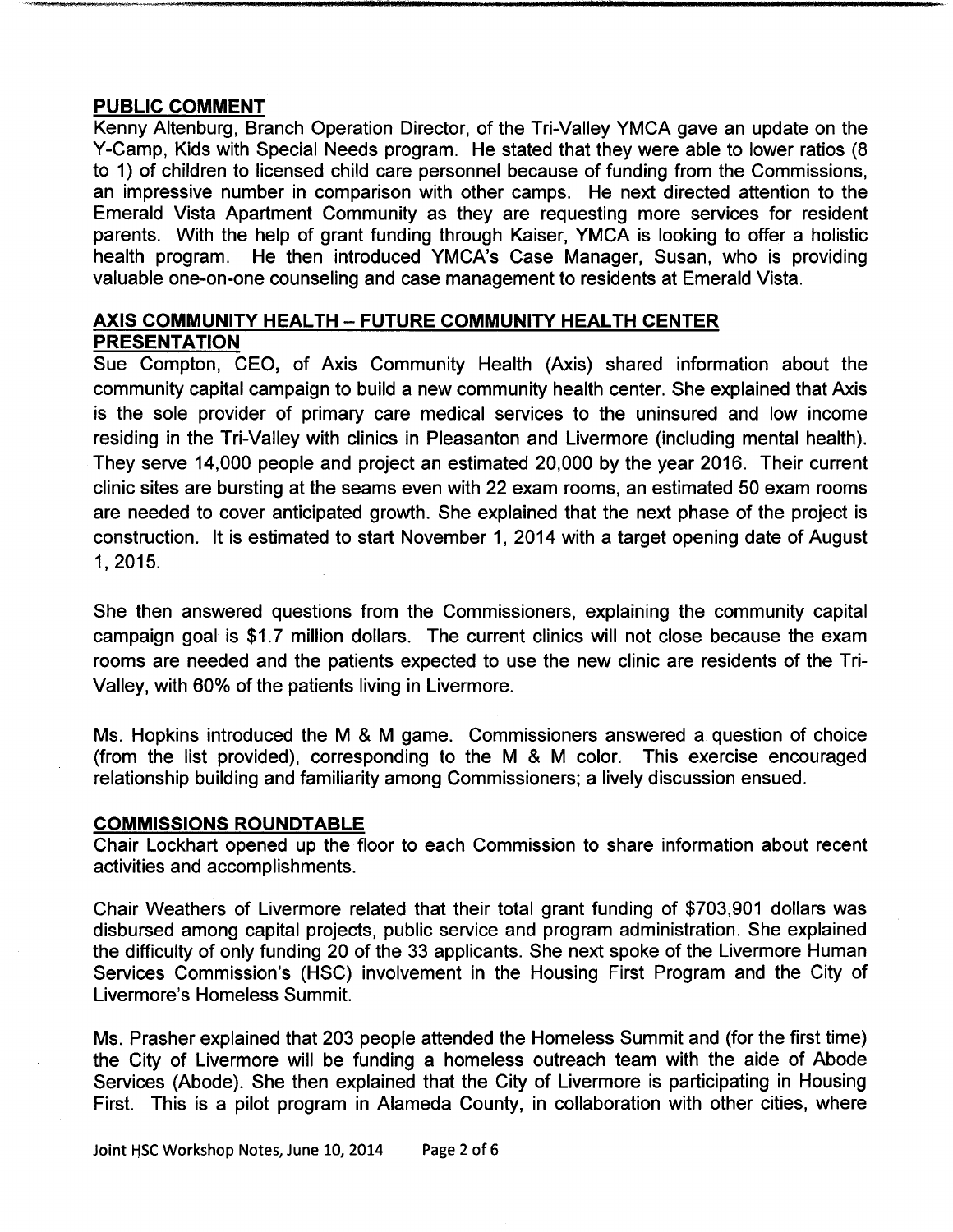grant money is used to put the chronically homeless directly into a home instead of a shelter, which contributes to a reduction of overall medical and emergency service costs.

Chair Weathers also mentioned that December is a dynamic month of fund raising with efforts to provide warm clothing to the homeless and concluded by inviting fellow Commissioners to participate in these events.

Ms. Prasher answered additional questions about the Housing First program. She explained that Alameda County provides an Emergency Solutions Grant for permanent housing vouchers and that the City of Livermore gives Abode \$25,000 dollars for case management. Abode also provides other sources of funding with the goal of getting those housed stabilized and off the housing voucher, so it can be used to assist others in need.

Chair Berger informed fellow Commissioners that the City of Pleasanton HSC put together a strategic plan (with the help of <sup>a</sup> consultant), a work plan and <sup>a</sup> timeline to promote education and outreach, focusing on dental services with the goal of producing a white paper for their City Council.

The Joint HSC discussed dental services further clarifying the need to find willing providers to deliver services to low income families and the uninsured in the Tri-Valley with the current reimbursements that are available. In the discussion the Joint HSC identified program funding sources through the school district (awarded \$5,000 from the City of Livermore), Medi-Cal (covering foster children until the age of 26), but noted the additional out-of-pocket co- pay would make it difficult for these income groups.

Cm. McCormick asked the Commissions how often they meet. Livermore and Pleasanton Commissions confirmed they meet once a month.

Chair Lockhart stated that the Dublin HSC meets quarterly and although newly formed jumped right into Community Grant funding and directing funds to organizations that provide services as identified in the needs assessment. The HSC set <sup>a</sup> precedent in requesting that arts programs be referred to a different funding source. She stated that \$120,000 dollars was allocated from the City'<sup>s</sup> General Fund, and additional CDBG funding through Alameda County. She then mentioned that the HSC created a mission and vision statement. She also mentioned a noteworthy event, the "Senior Resource Open House." This event was held in Dublin to bring seniors together with service providers that are able to offer targeted human services resources.

Chair Weathers asked how many homeless are in Dublin.

Ms. Cunningham stated that Alameda County issued numbers, but concerns arose as to the accuracy of the numbers.

Chair Lockhart stated that the homeless in Dublin are primarily those living on the edge or couch surfing."

Cm. Roby asked if Dublin would have to wait until the next census to know if the population has reached 50, 000.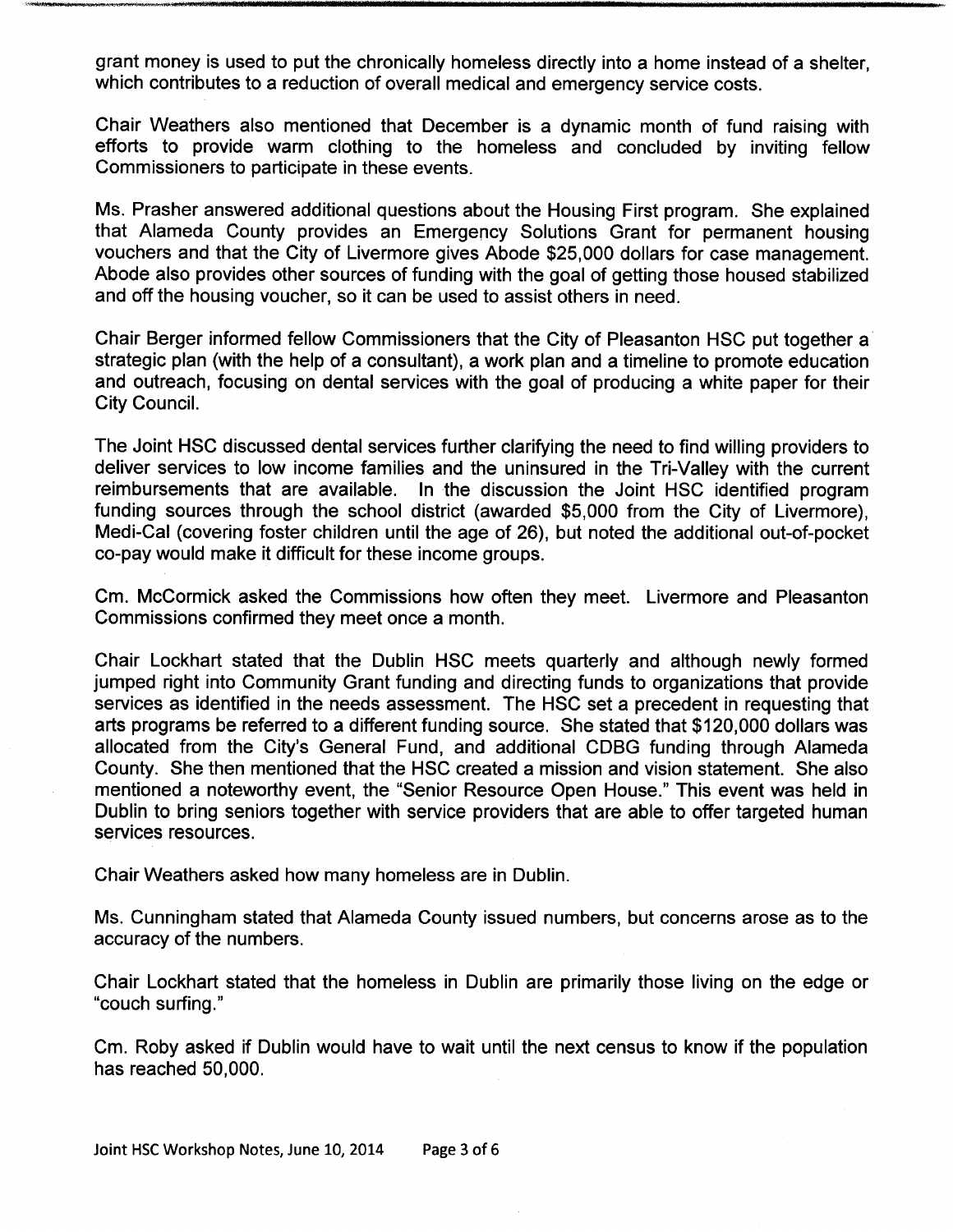Ms. Darensburg responded that HUD looks at the American Community Survey annually, even though the numbers come out every 2-3 years, and it is anticipated that as of July 1, 2014, the City will know if it has become an entitlement City.

Ms. Prasher stated that a homeless count is coming up January 2015 and volunteers will be needed to interview the homeless. The interviews are usually conducted at feeding sites or locations were the homeless congregate.

Ms. Cunningham stated that information can be sent to the Commissioners when available regarding volunteer opportunities for the up-and- coming homeless count.

### TRI-VALLEY HUMAN SERVICES NEEDS — DISCUSSION AND PRIORITIZATION

Chair Lockhart opened the floor for a discussion on the Tri-Valley human service needs, suggesting the formation of a subcommittee of the three Commissions focusing on the group's top priority needs.

Ms. Prasher gave a brief overview of the Eastern Alameda County Human Services Needs Assessment (June 2012) ( needs assessment), highlighting the top <sup>14</sup> needs.

Ms. Cunningham next had the Commissioners identify the top five needs out of the fourteen, and then explained that two from the top five will be further identified.

Chair Lockhart recessed the Joint HSC at 8: 31 PM for a break.

Chair Lockhart called the meeting back to order at 8:43 PM.

s' ....

### The Joint HSC choose six human service needs, instead of five (due to a tie), and then out of the top six, chose their top three. The top three human services needs are: 1. behavioral health; 2. health care (including dental); and 3. senior services.

Cm. Lockhart opened up a discussion on how the Commissions could deal with the top priorities either through forming a subcommittee or by some other means. One idea was to communicate between Commissions to keep all informed of progress.

Ms. Cunningham commented that the agendas from each Commission's meeting can be shared with the other Commissions.

Chair Lockhart reminded the Commissioners of the Brown Act and the responsibility of notifying the public when meeting together.

Additional thoughts from the HSC were to tackle projects that affect all three Cities. All Commissioners were in agreement of forming a subcommittee to address the identified three priorities.

Cm. Rowland mentioned the issue of families in poverty and suggested holding a summit and including City leadership, HSC, and school districts to problem solve, explaining that visibility would show concern in the eyes of the community.

 $\lambda_{\rm max}$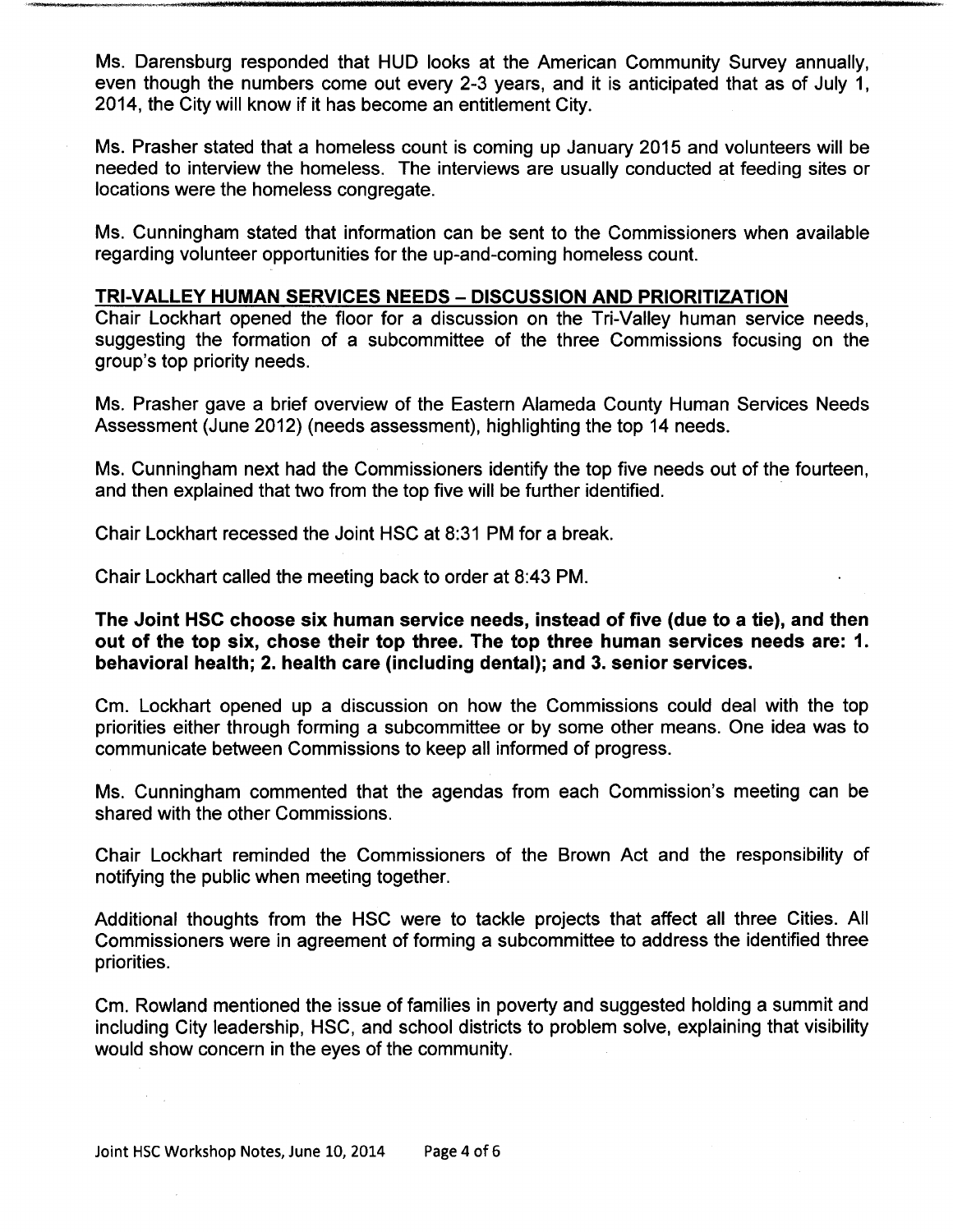Chair Lockhart stated that as neighboring communities, one of the biggest powers is to speak with one voice. She continued that the Joint HSC offering findings to Alameda County on what needs the cities have in common carries weight.

Cm. Nagler suggested a systemic approach versus programmatic. He gave an example of a work group with ongoing discussions between the HSC and the school districts. He mentioned the need to create a way for the HSC to know of evolving changes and what individual jurisdictions can do to respond to them.

Ms. Prasher spoke of an initial convening meeting at Axis's new center regarding poverty in the Tri-Valley. She stated that Kaiser handed out <sup>a</sup> book, "Poverty in Suburbia," which talks about poverty seeping into suburban areas. These areas have no infrastructure to handle the poverty issues and it leads to people getting overlooked and hiding because they feel stigmatized. She mentioned that the next meeting is September 30, 2014. She also stated that the East Bay Community Foundation would like to expand their focus to the Tri-Valley.

The Joint HSC discussed this important step in acknowledging poverty in the Tri-Valley. Available data provides evidence of the needs. Concern was noted not to duplicate efforts, but to liaison and to get involved with tangible, doable ideas that can fill an unmet needs.

Chair Lockhart expressed concern about holding a summit and suggested supporting local city councils that have the power to make things happen and encouraged a tangible project of supporting summits without initiating them.

The Joint HSC discussed agencies with surplus supplies (i.e. vans, food) and how the Commissioners can use this information to relate needs and solutions to elected officials.

Ms. Cunningham explained the reason for the meeting today is to identify regional priorities, rather than distinguishing between strategy or tangibility. She encouraged the HSC to talk with elected officials and community members about the identified priorities and reminded the Joint HSC that dental care is under the umbrella of health care.

Ms. Hopkins talked about the idea of a joint platform to educate the community and Alameda County on the Joint HSC priorities.

Chair Lockhart asked if each Commission should work on one priority each.

Ms. Prasher stated the Joint HSC should work jointly to have a Tri-Valley voice directing attention to priorities affecting all three cities.

Ms. Hopkins emphasized that a joint voice is tangible and recommended a smaller work group to come up with a statement and objectives that would create a communication piece around the needs assessment.

Ms. Cunningham explained that Staff was hoping the Joint HSC Subcommittee could brainstorm ideas, bringing concepts back to their respective Commissions who could further identify solutions.

Ms. Prasher reminded the Joint HSC that according to the City of Livermore attorney, if there is one person from each Commission meeting together, the Brown Act applies.

Joint HSC Workshop Notes, June 10, 2014 Page <sup>5</sup> of <sup>6</sup>